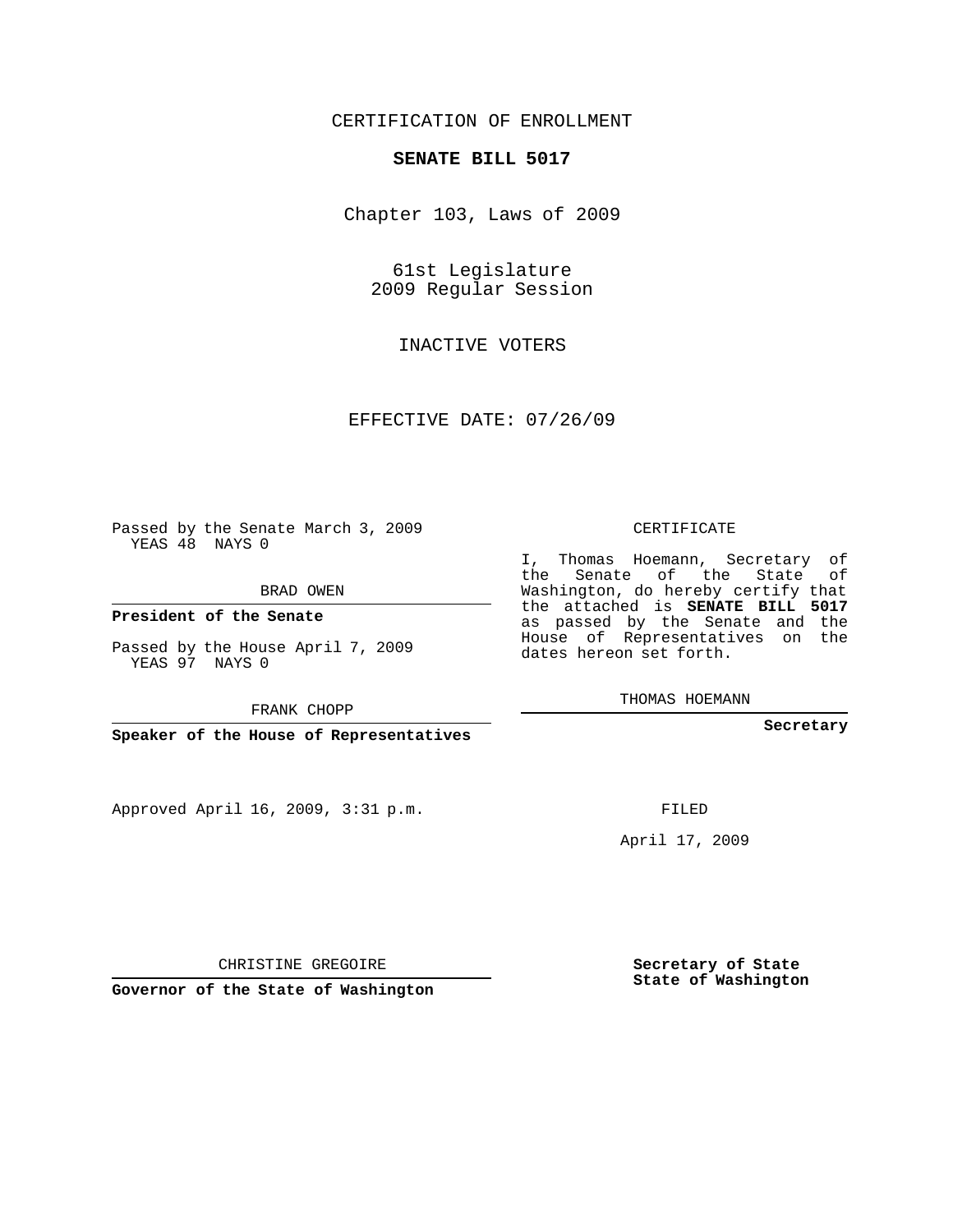## **SENATE BILL 5017** \_\_\_\_\_\_\_\_\_\_\_\_\_\_\_\_\_\_\_\_\_\_\_\_\_\_\_\_\_\_\_\_\_\_\_\_\_\_\_\_\_\_\_\_\_

\_\_\_\_\_\_\_\_\_\_\_\_\_\_\_\_\_\_\_\_\_\_\_\_\_\_\_\_\_\_\_\_\_\_\_\_\_\_\_\_\_\_\_\_\_

Passed Legislature - 2009 Regular Session

**By** Senators McDermott, Parlette, Fairley, Oemig, Hatfield, Shin, Honeyford, and Haugen

**State of Washington 61st Legislature 2009 Regular Session**

Read first time 01/12/09. Referred to Committee on Government Operations & Elections.

AN ACT Relating to inactive voters; and amending RCW 29A.48.010.

BE IT ENACTED BY THE LEGISLATURE OF THE STATE OF WASHINGTON:

 **Sec. 1.** RCW 29A.48.010 and 2005 c 241 s 1 are each amended to read as follows:

 (1) With express authorization from the county legislative authority, the county auditor may conduct all primary, special, and general elections entirely by mail ballot. The county legislative authority must give the county auditor at least ninety days' notice before the first election to be conducted entirely by mail ballot. If the county legislative authority and the county auditor decide to return to a polling place election environment, the county legislative authority must give the county auditor at least one hundred eighty days' notice before the first election to be conducted using polling places. Authorization under this subsection must apply to all primary, special, and general elections conducted by the county auditor.

 (2) The county auditor may designate any precinct having fewer than two hundred active registered voters at the time of closing of voter registration as provided in RCW 29A.08.140 as a mail ballot precinct. Authorization from the county legislative authority is not required to